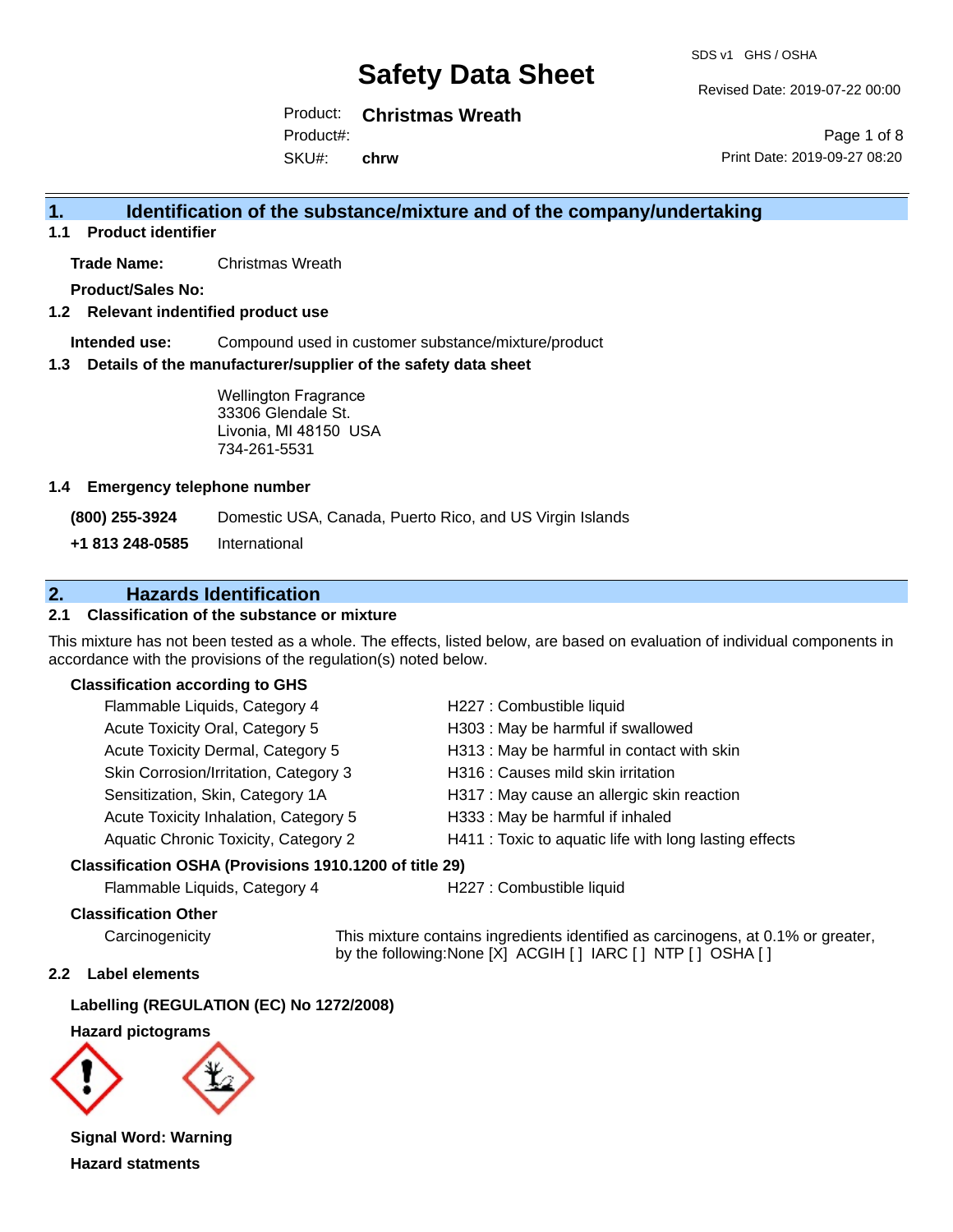#### SDS v1 GHS / OSHA

# **Safety Data Sheet**

Product: **Christmas Wreath**

SKU#: Product#: **chrw** Page 2 of 8

Revised Date: 2019-07-22 00:00

Print Date: 2019-09-27 08:20

| H <sub>227</sub>                | Combustible liquid                                                                                                                    |
|---------------------------------|---------------------------------------------------------------------------------------------------------------------------------------|
| H <sub>303</sub>                | May be harmful if swallowed                                                                                                           |
| H313                            | May be harmful in contact with skin                                                                                                   |
| H316                            | Causes mild skin irritation                                                                                                           |
| H317                            | May cause an allergic skin reaction                                                                                                   |
| H333                            | May be harmful if inhaled                                                                                                             |
| H411                            | Toxic to aquatic life with long lasting effects                                                                                       |
| <b>Precautionary Statements</b> |                                                                                                                                       |
| <b>Prevention:</b>              |                                                                                                                                       |
| P <sub>235</sub>                | Keep cool                                                                                                                             |
| P272                            | Contaminated work clothing should not be allowed out of the workplace                                                                 |
| P <sub>273</sub>                | Avoid release to the environment                                                                                                      |
| <b>Response:</b>                |                                                                                                                                       |
| $P302 + P352$                   | IF ON SKIN: Wash with soap and water                                                                                                  |
| $P304 + P312$                   | IF INHALED: Call a POISON CENTER or doctor/physician if you feel unwell                                                               |
| P312                            | Call a POISON CENTER or doctor/physician if you feel unwell                                                                           |
| $P333 + P313$                   | If skin irritation or a rash occurs: Get medical advice/attention                                                                     |
| P363                            | Wash contaminated clothing before reuse                                                                                               |
| P370 + P378                     | In case of fire: Use Carbon dioxide (CO2), Dry chemical, or Foam for extinction. Do not use<br>a direct water jet on burning material |
| P391                            | <b>Collect Spillage</b>                                                                                                               |
| 2.3<br><b>Other Hazards</b>     |                                                                                                                                       |

**no data available**

# **3. Composition/Information on Ingredients**

### **3.1 Mixtures**

This product is a complex mixture of ingredients, which contains among others the following substance(s), presenting a health or environmental hazard within the meaning of the UN Globally Harmonized System of Classification and Labeling of Chemicals (GHS):

| CAS#<br>Ingredient     | EC#                            | Conc.<br>Range | <b>GHS Classification</b>    |
|------------------------|--------------------------------|----------------|------------------------------|
| 125-12-2               | 204-727-6                      | 40 - 50 %      | H227; H316; H401             |
| Isobornyl acetate      |                                |                |                              |
| 120-51-4               | $204 - 402 - 9$                | $10 - 20%$     | H302; H313; H400; H411       |
| <b>Benzyl Benzoate</b> |                                |                |                              |
| 97-53-0                | 202-589-1                      | $5 - 10 \%$    | H303; H316; H317; H319; H401 |
| Eugenol                |                                |                |                              |
| 141-97-9               | 205-516-1                      | $2 - 5%$       | H <sub>22</sub> 7            |
| Ethyl acetoacetate     |                                |                |                              |
| 121-32-4               | 204-464-7                      | $2 - 5%$       | H303; H320; H402             |
|                        | 3-Ethoxy-4-hydroxybenzaldehyde |                |                              |
| $101 - 39 - 3$         | 202-938-8                      | $2 - 5%$       | H303; H317; H401             |
|                        | alpha-Methylcinnamaldehyde     |                |                              |
|                        |                                |                |                              |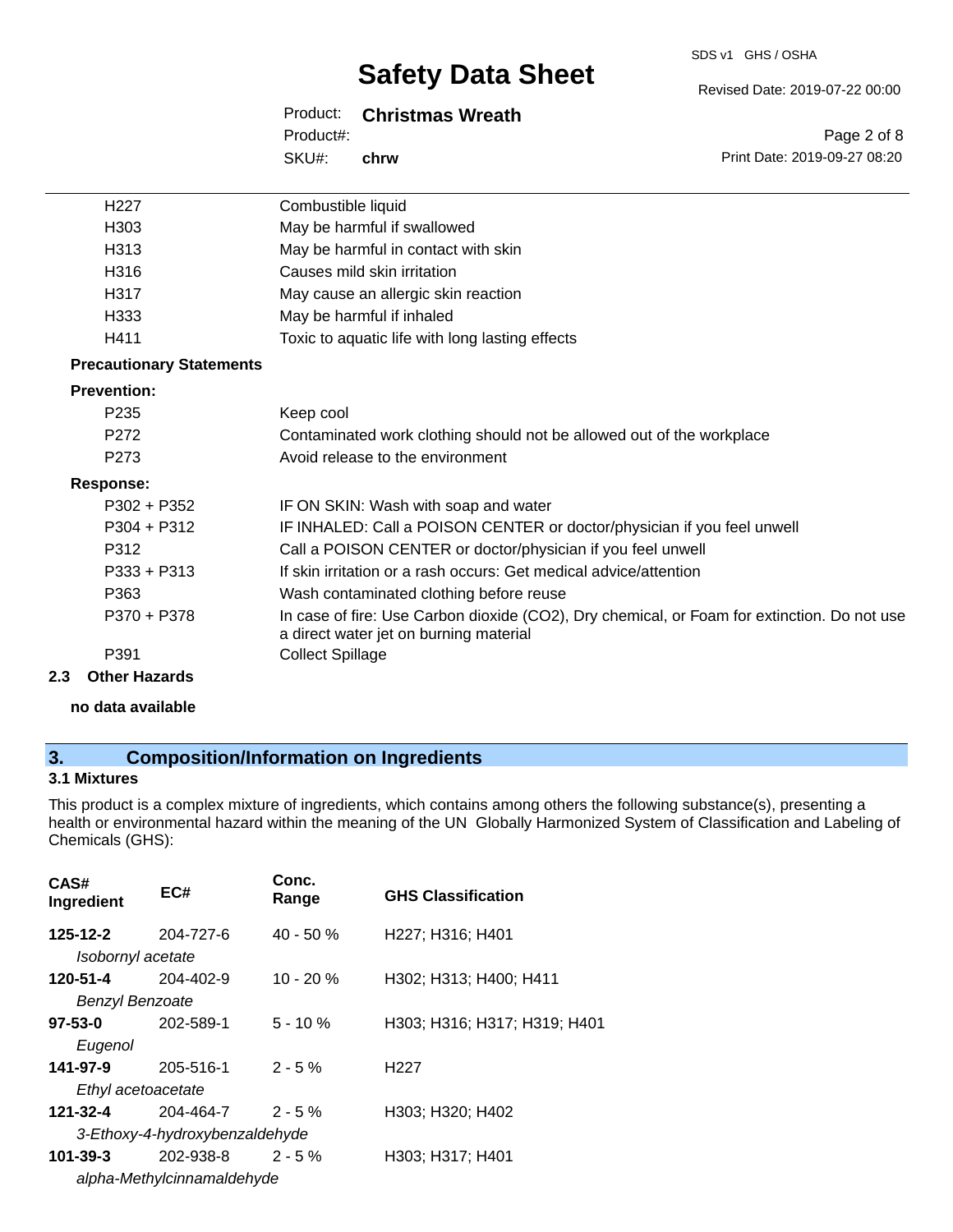SDS v1 GHS / OSHA

Revised Date: 2019-07-22 00:00

### Product: **Christmas Wreath**

Product#:

SKU#: **chrw**

Page 3 of 8 Print Date: 2019-09-27 08:20

| CAS#<br>Ingredient              | EC#                                                      | Conc.<br>Range | <b>GHS Classification</b>           |
|---------------------------------|----------------------------------------------------------|----------------|-------------------------------------|
| 104-55-2                        | 203-213-9                                                | $2 - 5%$       | H303; H312; H315; H317; H319; H401  |
| Cinnamal                        |                                                          |                |                                     |
| 32210-23-4                      | 250-954-9                                                | $2 - 5%$       | H303; H317; H401                    |
|                                 | 4-tert-Butylcyclohexyl acetate                           |                |                                     |
| $87 - 44 - 5$                   | 201-746-1                                                | $1 - 2%$       | H304; H317; H413                    |
| beta-Caryophyllene              |                                                          |                |                                     |
| 79-92-5                         | 201-234-8                                                | $1 - 2%$       | H228; H320; H400; H410              |
| Camphene                        |                                                          |                |                                     |
| 80-56-8                         | 201-291-9                                                | $1 - 2%$       | H226; H302; H304; H315; H317; H400; |
| pinene                          |                                                          |                | H410                                |
| $91 - 64 - 5$                   | 202-086-7                                                | $1 - 2%$       | H302; H317; H402                    |
| Coumarin                        |                                                          |                |                                     |
| 128-37-0                        | 204-881-4                                                | $1 - 2%$       | H316; H400; H410                    |
| <b>Butylated hydroxytoluene</b> |                                                          |                |                                     |
| 13466-78-9                      | 236-719-3                                                | $0.1 - 1.0 %$  | H226; H303; H304; H315; H317; H400; |
| delta-3-Carene                  |                                                          |                | H410                                |
| 80-54-6                         | 201-289-8                                                | $0.1 - 1.0 %$  | H227; H302; H315; H317; H361; H401; |
|                                 | <b>Butylphenyl Methylpropional</b>                       |                | H412                                |
|                                 | See Section 16 for full text of GHS classification codes |                |                                     |

See Section 16 for full text of GHS classification codes which where not shown in section 2

Total Hydrocarbon Content (%  $w/w$ ) = 7.14

### **4. First Aid Measures**

#### **4.1 Description of first aid measures**

| Inhalation:                                                                       | Remove from exposure site to fresh air and keep at rest.<br>Obtain medical advice.                            |
|-----------------------------------------------------------------------------------|---------------------------------------------------------------------------------------------------------------|
| Eye Exposure:                                                                     | Flush immediately with water for at least 15 minutes.<br>Contact physician if symptoms persist.               |
| <b>Skin Exposure:</b>                                                             | Remove contaminated clothes. Wash thoroughly with water (and soap).<br>Contact physician if symptoms persist. |
| Ingestion:                                                                        | Rinse mouth with water and obtain medical advice.                                                             |
| 4.2 Most important symptoms and effects, both acute and delayed                   |                                                                                                               |
| Symptoms:                                                                         | no data available                                                                                             |
| Risks:                                                                            | Refer to Section 2.2 "Hazard Statements"                                                                      |
| Indication of any immediate medical attention and special treatment needed<br>4.3 |                                                                                                               |
|                                                                                   |                                                                                                               |

| Refer to Section 2.2 "Response" |
|---------------------------------|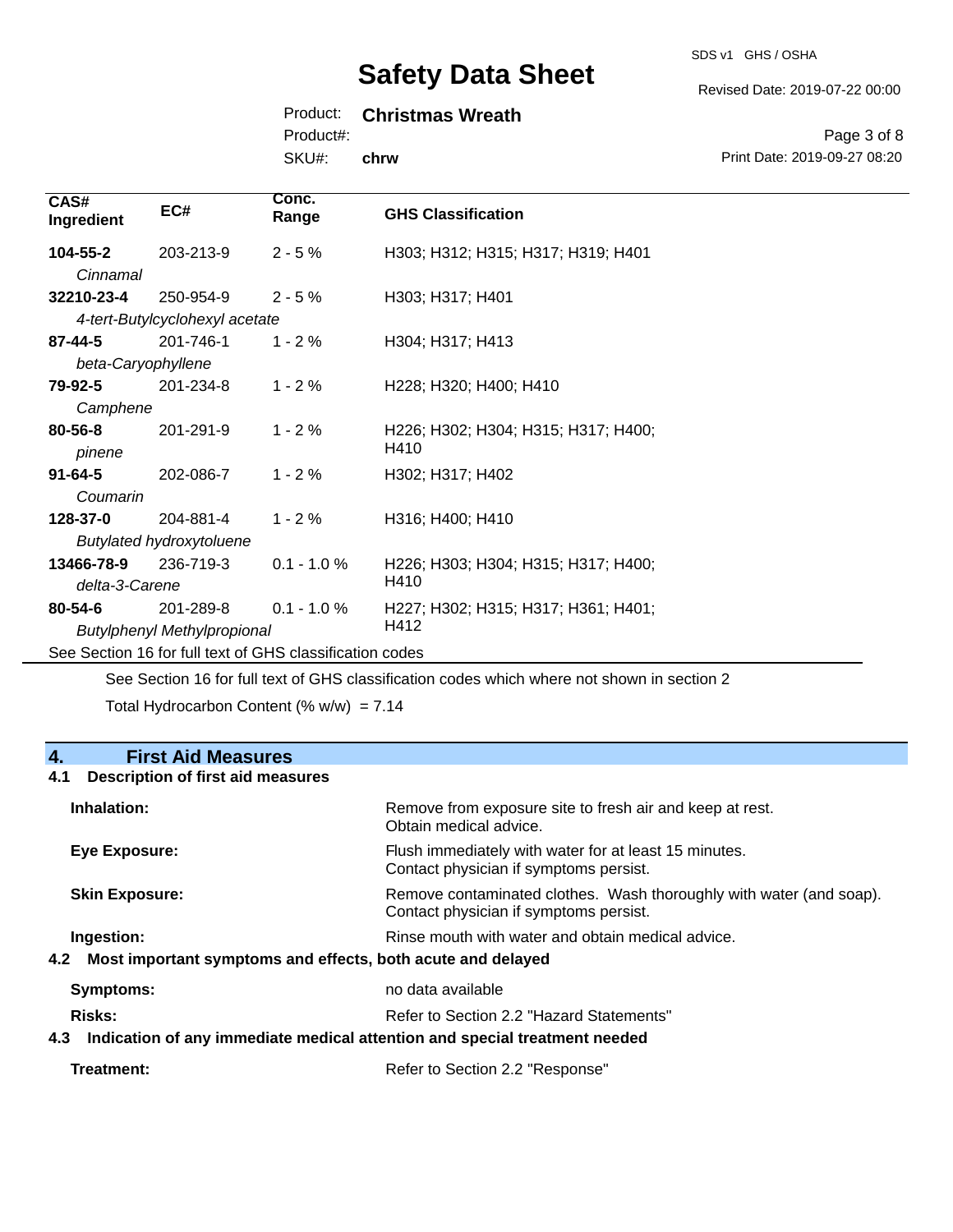SDS v1 GHS / OSHA

Revised Date: 2019-07-22 00:00

### Product: **Christmas Wreath**

Product#:

SKU#: **chrw**

Page 4 of 8 Print Date: 2019-09-27 08:20

| 5 <sub>1</sub><br><b>Fire-Fighting measures</b><br><b>Extinguishing media</b><br>5.1 |                                                   |
|--------------------------------------------------------------------------------------|---------------------------------------------------|
| Suitable:                                                                            | Carbon dioxide (CO2), Dry chemical, Foam          |
| Unsuitable<br>Special hazards arising from the substance or mixture<br>5.2           | Do not use a direct water jet on burning material |
| During fire fighting:<br><b>Advice for firefighters</b><br>5.3                       | Water may be ineffective                          |
| <b>Further information:</b>                                                          | Standard procedure for chemical fires             |

#### **6. Accidental Release Measures**

#### **6.1 Personal precautions, protective equipment and emergency procedures**

Avoid inhalation and contact with skin and eyes. A self-contained breathing apparatus is recommended in case of a major spill.

#### **6.2 Environmental precautions**

Keep away from drains, soil, and surface and groundwater.

#### **6.3 Methods and materials for containment and cleaning up**

Clean up spillage promptly. Remove ignition sources. Provide adequate ventilation. Avoid excessive inhalation of vapors. Gross spillages should be contained by use of sand or inert powder and disposed of according to the local regulations.

#### **6.4 Reference to other sections**

Not Applicable

# **7. Handling and Storage**

#### **7.1 Precautions for safe handling**

Apply according to good manufacturing and industrial hygiene practices with proper ventilation. Do not drink, eat or smoke while handling. Respect good personal hygiene.

#### **7.2 Conditions for safe storage, including any incompatibilities**

Store in a cool, dry and ventilated area away from heat sources and protected from light in tightly closed original container. Avoid uncoated metal container. Keep air contact to a minimum.

#### **7.3 Specific end uses**

No information available

#### **8. Exposure Controls/Personal Protection**

#### **8.1 Control parameters**

| <b>Exposure Limits:</b> |                                 |                         |                                    |             |             |
|-------------------------|---------------------------------|-------------------------|------------------------------------|-------------|-------------|
| <b>Component</b>        |                                 | <b>ACGIH</b><br>TWA ppm | ACGIH<br>STEL ppm TWA ppm STEL ppm | <b>OSHA</b> | <b>OSHA</b> |
| 128-37-0                | <b>Butylated hydroxytoluene</b> |                         |                                    |             |             |
| $80 - 56 - 8$           | pinene                          | 20                      |                                    |             |             |
| 13466-78-9              | delta-3-Carene                  | 20                      |                                    |             |             |
|                         |                                 |                         |                                    |             |             |

**Engineering Controls:** Use local exhaust as needed.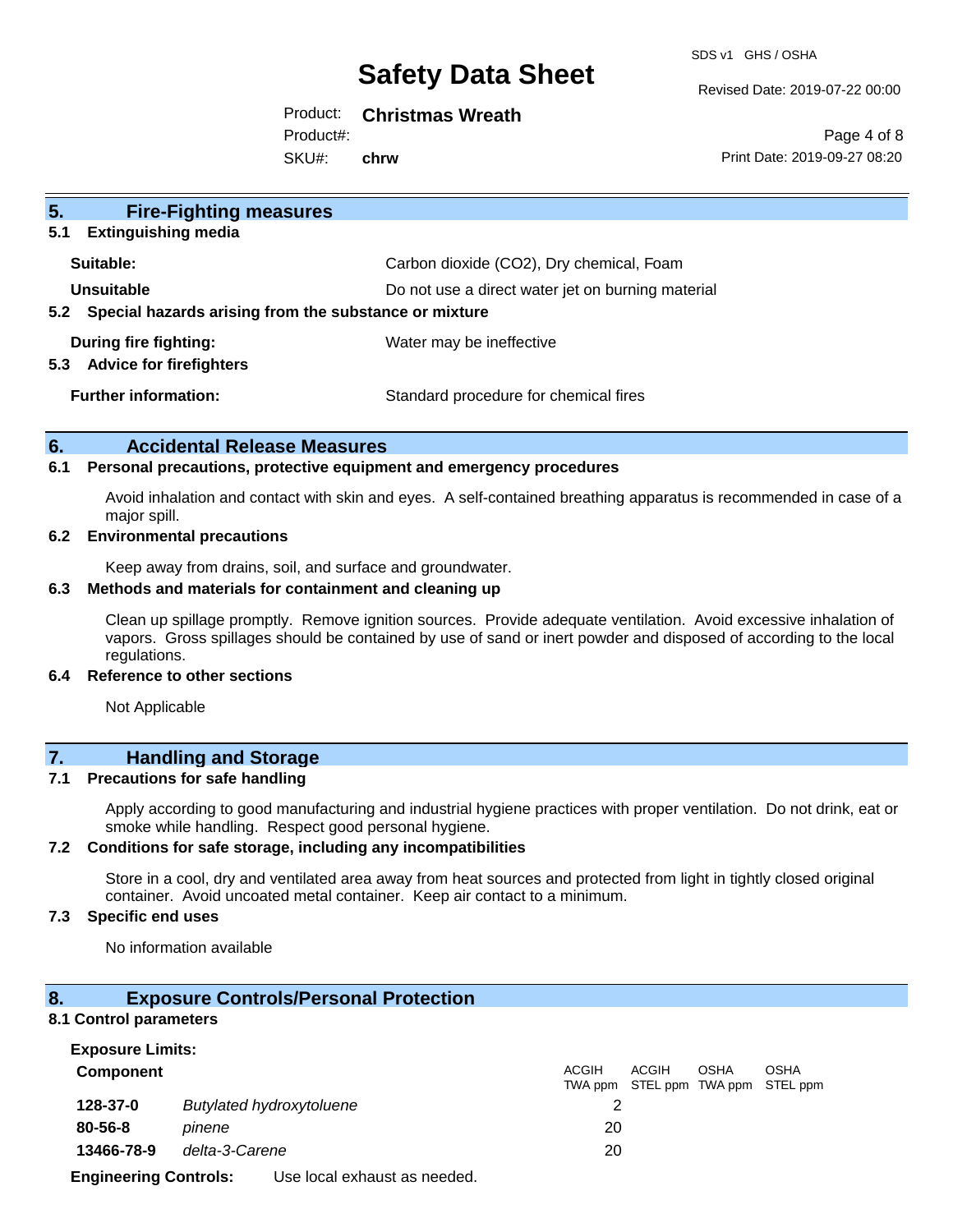SDS v1 GHS / OSHA

Revised Date: 2019-07-22 00:00

|                   | Product: Christmas Wreath |
|-------------------|---------------------------|
| Product#:         |                           |
| SKU#: <b>chrw</b> |                           |

Page 5 of 8 Print Date: 2019-09-27 08:20

#### **8.2 Exposure controls - Personal protective equipment**

| Eye protection:                | Tightly sealed goggles, face shield, or safety glasses with brow guards and side shields, etc.<br>as may be appropriate for the exposure |
|--------------------------------|------------------------------------------------------------------------------------------------------------------------------------------|
| <b>Respiratory protection:</b> | Avoid excessive inhalation of concentrated vapors. Apply local ventilation where appropriate.                                            |
| <b>Skin protection:</b>        | Avoid Skin contact. Use chemically resistant gloves as needed.                                                                           |

### **9. Physical and Chemical Properties**

### **9.1 Information on basic physical and chemical properties**

| Appearance:                  | Liquid                                |
|------------------------------|---------------------------------------|
| Odor:                        | Conforms to Standard                  |
| Color:                       | Yellow Tint to Greenish Yellow (G1-3) |
| <b>Viscosity:</b>            | Liquid                                |
| <b>Freezing Point:</b>       | Not determined                        |
| <b>Boiling Point:</b>        | Not determined                        |
| <b>Melting Point:</b>        | Not determined                        |
| <b>Flashpoint (CCCFP):</b>   | 155 F (68.33 C)                       |
| <b>Auto flammability:</b>    | Not determined                        |
| <b>Explosive Properties:</b> | None Expected                         |
| <b>Oxidizing properties:</b> | None Expected                         |
| Vapor Pressure (mmHg@20 C):  | 0.2969                                |
| %VOC:                        | 0.30                                  |
| Specific Gravity @ 25 C:     | 1.0010                                |
| Density @ 25 C:              | 0.9980                                |
| Refractive Index @ 20 C:     | 1.4915                                |
| Soluble in:                  | Oil                                   |

# **10. Stability and Reactivity**

| <b>10.1 Reactivity</b>                  | None                                               |
|-----------------------------------------|----------------------------------------------------|
| <b>10.2 Chemical stability</b>          | Stable                                             |
| 10.3 Possibility of hazardous reactions | None known                                         |
| <b>10.4 Conditions to avoid</b>         | None known                                         |
| 10.5 Incompatible materials             | Strong oxidizing agents, strong acids, and alkalis |
| 10.6 Hazardous decomposition products   | None known                                         |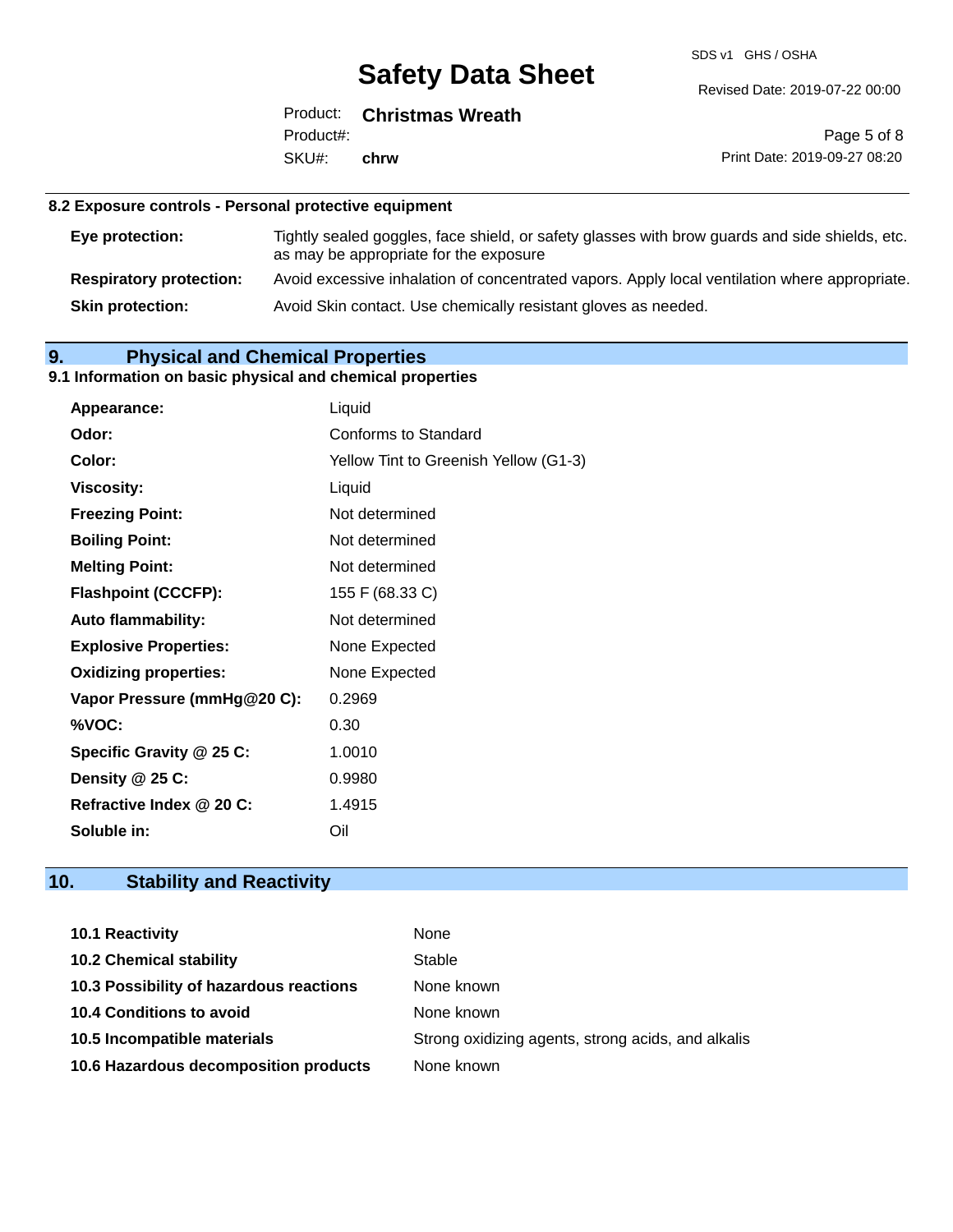SDS v1 GHS / OSHA

Revised Date: 2019-07-22 00:00

Product: **Christmas Wreath** SKU#: Product#: **chrw**

Page 6 of 8 Print Date: 2019-09-27 08:20

| 11.<br><b>Toxicological Information</b> |  |
|-----------------------------------------|--|
|-----------------------------------------|--|

#### **11.1 Toxicological Effects**

Acute Toxicity Estimates (ATEs) based on the individual Ingredient Toxicity Data utilizing the "Additivity Formula"

| Acute toxicity - Oral - (Rat) mg/kg                | (LD50: 3277.4119) May be harmful if swallowed            |
|----------------------------------------------------|----------------------------------------------------------|
| Acute toxicity - Dermal - (Rabbit) mg/kg           | (LD50: 3554.3167) May be harmful in contact with skin    |
| Acute toxicity - Inhalation - (Rat) mg/L/4hr       | (LD50: 74.8900) May be harmful if inhaled                |
| <b>Skin corrosion / irritation</b>                 | May be harmful if inhaled                                |
| Serious eye damage / irritation                    | Not classified - the classification criteria are not met |
| <b>Respiratory sensitization</b>                   | Not classified - the classification criteria are not met |
| <b>Skin sensitization</b>                          | May cause an allergic skin reaction                      |
| <b>Germ cell mutagenicity</b>                      | Not classified - the classification criteria are not met |
| Carcinogenicity                                    | Not classified - the classification criteria are not met |
| <b>Reproductive toxicity</b>                       | Not classified - the classification criteria are not met |
| Specific target organ toxicity - single exposure   | Not classified - the classification criteria are not met |
| Specific target organ toxicity - repeated exposure | Not classified - the classification criteria are not met |
| <b>Aspiration hazard</b>                           | Not classified - the classification criteria are not met |

### **12. Ecological Information**

### **13. Disposal Conditions**

#### **13.1 Waste treatment methods**

Do not allow product to reach sewage systems. Dispose of in accordance with all local and national regulations. Send to a licensed waste management company.The product should not be allowed to enter drains, water courses or the soil. Do not contaminate ponds, waterways or ditches with chemical or used container.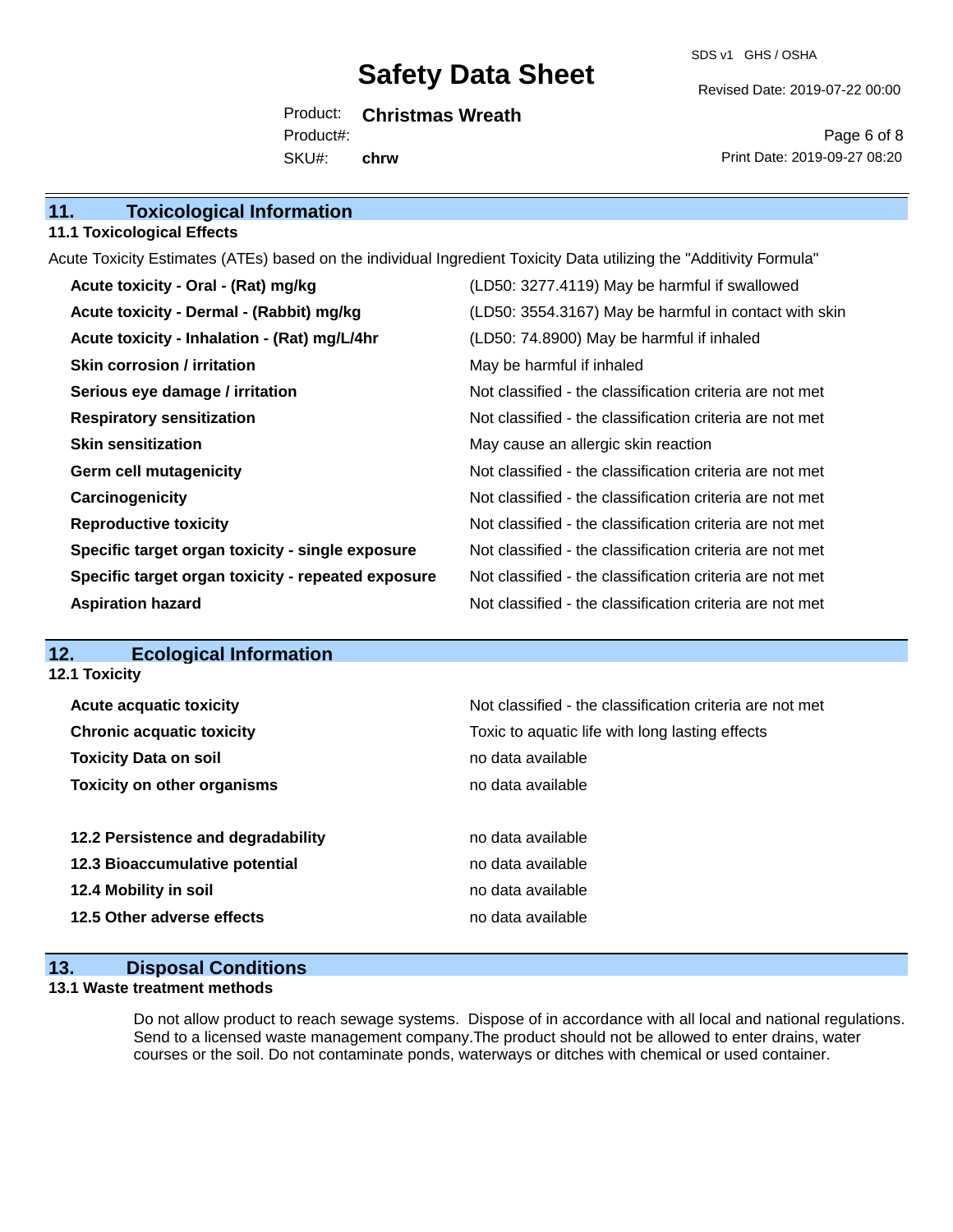SDS v1 GHS / OSHA

Revised Date: 2019-07-22 00:00

Product: **Christmas Wreath**

Product#:

SKU#: **chrw**

Page 7 of 8 Print Date: 2019-09-27 08:20

# **14. Transport Information**

| <b>Marine Pollutant</b>                                       | Yes. Ingredient of greatest environmental impact:<br>79-92-5 : (1 - 2 %) : Camphene |              |                                     |                 |               |
|---------------------------------------------------------------|-------------------------------------------------------------------------------------|--------------|-------------------------------------|-----------------|---------------|
| <b>Regulator</b>                                              |                                                                                     | <b>Class</b> | <b>Pack Group</b>                   | <b>Sub Risk</b> | UN-nr.        |
| U.S. DOT (Non-Bulk)                                           |                                                                                     |              | Not Regulated - Not Dangerous Goods |                 |               |
| Chemicals NOI                                                 |                                                                                     |              |                                     |                 |               |
| <b>ADR/RID (International Road/Rail)</b>                      |                                                                                     |              |                                     |                 |               |
| <b>Environmentally Hazardous</b><br>Substance, Liquid, n.o.s. |                                                                                     | 9            | $\mathbf{III}$                      |                 | <b>UN3082</b> |
| <b>IATA (Air Cargo)</b>                                       |                                                                                     |              |                                     |                 |               |
| <b>Environmentally Hazardous</b><br>Substance, Liquid, n.o.s. |                                                                                     | 9            | Ш                                   |                 | UN3082        |
| <b>IMDG (Sea)</b>                                             |                                                                                     |              |                                     |                 |               |
| <b>Environmentally Hazardous</b><br>Substance, Liquid, n.o.s. |                                                                                     | 9            | Ш                                   |                 | UN3082        |

| 15.                                       | <b>Regulatory Information</b> |                                   |                                                                                                  |  |
|-------------------------------------------|-------------------------------|-----------------------------------|--------------------------------------------------------------------------------------------------|--|
| <b>U.S. Federal Regulations</b>           |                               |                                   |                                                                                                  |  |
| <b>TSCA (Toxic Substance Control Act)</b> |                               |                                   | All components of the substance/mixture are listed or exempt                                     |  |
| 40 CFR(EPCRA, SARA, CERCLA and CAA)       |                               |                                   | This product contains NO components of concern.                                                  |  |
| <b>U.S. State Regulations</b>             |                               |                                   |                                                                                                  |  |
| <b>California Proposition 65 Warning</b>  |                               |                                   | This product contains the following components:                                                  |  |
|                                           |                               | 123-35-3(NF 204-622-5 0.01 - 0.1% | beta-Myrcene (Natural Source)                                                                    |  |
| 94-59-7                                   |                               | $202 - 345 - 4$ 0.01 - 0.1%       | Safrole (Natural Source)                                                                         |  |
| $93 - 15 - 2$                             | $202 - 223 - 0 \leq 65$ ppm   |                                   | Methyl Eugenol (Natural Source)                                                                  |  |
| <b>Canadian Regulations</b>               |                               |                                   |                                                                                                  |  |
| <b>DSL</b>                                |                               |                                   | 100.00% of the components are listed or exempt. The following<br>components are NOT on the List: |  |
| 815580-59-7 453-570-1                     |                               | $\leq$ 1 ppm                      | 3-Cyclohexene-1-carboxylic acid, 2,6,6-trimethyl-, methyl ester                                  |  |

# **16. Other Information**

### **GHS H-Statements referred to under section 3 and not listed in section 2**

| H226 : Flammable liquid and vapour         | H228 : Flammable Solid                                         |
|--------------------------------------------|----------------------------------------------------------------|
| H302: Harmful if swallowed                 | H304 : May be fatal if swallowed and enters airways            |
| H312 : Harmful in contact with skin        | H315 : Causes skin irritation                                  |
| H317 : May cause an allergic skin reaction | H319 : Causes serious eye irritation                           |
| H320 : Causes eye irritation               | H361: Suspected of damaging fertility or the unborn<br>child   |
| H400 : Very Toxic to aquatic life          | H401 : Toxic to aquatic life                                   |
| H402 : Harmful to aquatic life             | H410 : Very toxic to aquatic life with long lasting<br>effects |